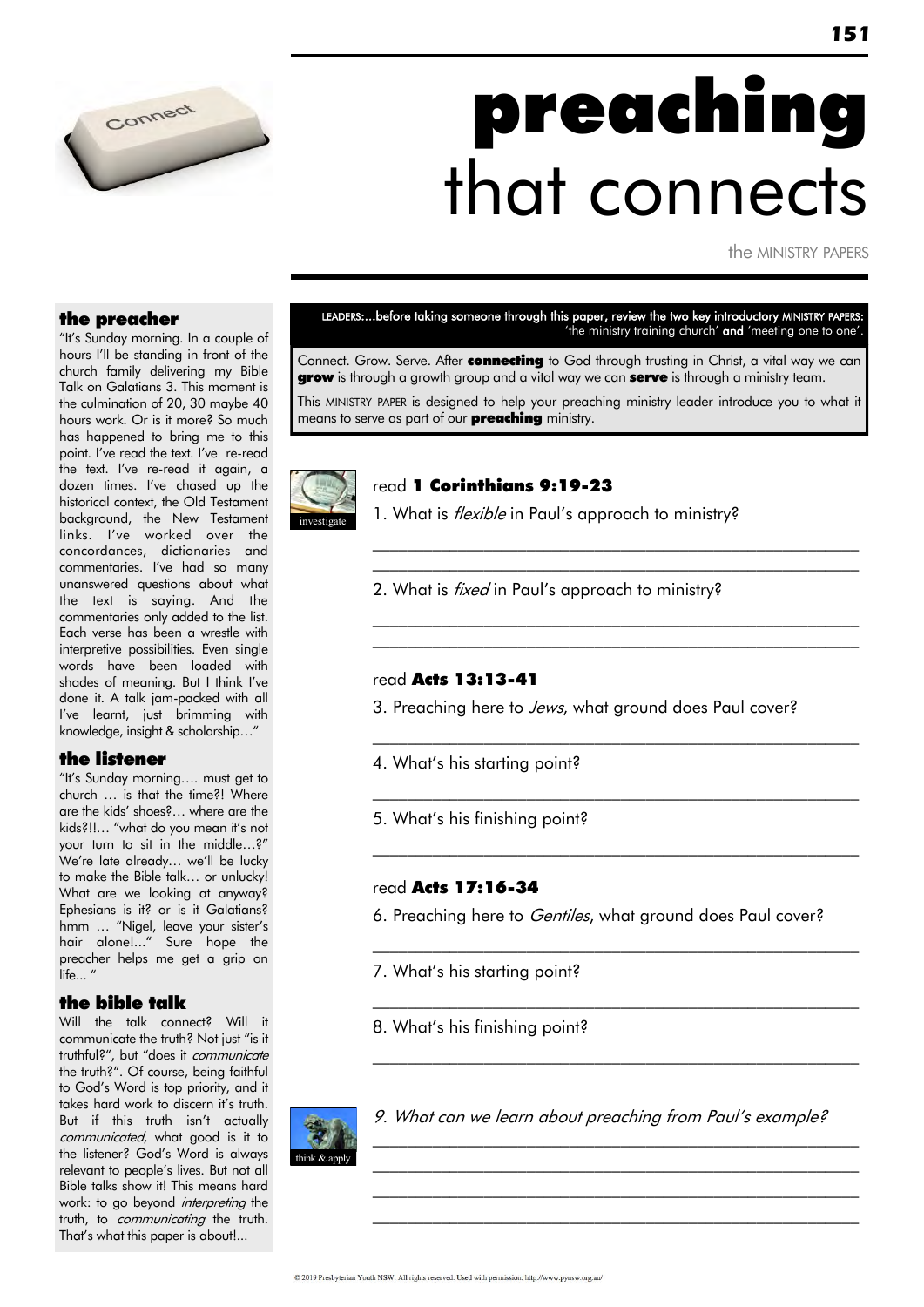# 1. connect to CHRIST… the gospel centre

The focus of this paper is an introduction to writing Bible Talks that communicate God"s truth effectively. But before we think about connecting to our listeners, let"s think about who we"re trying to connect them to: Jesus Christ. Because, whatever part of Scripture we"re preaching from, it is, according to Jesus, ultimately abc @ 2019 Presbyterian Youth NSW. All rights reserved. Used with permission. http://www.pynsw.org.au/



### read Luke 24:25-27 & 44-47

1. What is the context for Jesus' words?

2. What does he say the Old Testament is all about?



3. What are the implications of Jesus' words for our preaching? … preaching the law?

\_\_\_\_\_\_\_\_\_\_\_\_\_\_\_\_\_\_\_\_\_\_\_\_\_\_\_\_\_\_\_\_\_\_\_\_\_\_\_\_\_\_\_\_\_\_\_\_\_\_\_\_\_\_\_\_\_

\_\_\_\_\_\_\_\_\_\_\_\_\_\_\_\_\_\_\_\_\_\_\_\_\_\_\_\_\_\_\_\_\_\_\_\_\_\_\_\_\_\_\_\_\_\_\_\_\_\_\_\_\_\_\_\_\_

\_\_\_\_\_\_\_\_\_\_\_\_\_\_\_\_\_\_\_\_\_\_\_\_\_\_\_\_\_\_\_\_\_\_\_\_\_\_\_\_\_\_\_\_\_\_\_\_\_\_\_\_\_\_\_\_\_

 $\mathcal{L}_\text{max}$  and the contract of the contract of the contract of the contract of the contract of the contract of

 $\mathcal{L}_\text{max}$  and the contract of the contract of the contract of the contract of the contract of the contract of the contract of the contract of the contract of the contract of the contract of the contract of the contrac

 $\mathcal{L}_\text{max}$  and the contract of the contract of the contract of the contract of the contract of the contract of

- … preaching the prophets?
- … preaching the other Old Testament writings?
- … preaching the New Testament?



### read 1 Corinthians 1:18-2:5

4. What is the centre of all Paul"s preaching?



5. Paul clearly covers a lot of subjects in this letter. What does he mean, then, that he only preaches Christ crucified?

\_\_\_\_\_\_\_\_\_\_\_\_\_\_\_\_\_\_\_\_\_\_\_\_\_\_\_\_\_\_\_\_\_\_\_\_\_\_\_\_\_\_\_\_\_\_\_\_\_\_\_\_\_\_\_\_\_

 $\mathcal{L}_\text{max}$  and the contract of the contract of the contract of the contract of the contract of the contract of  $\mathcal{L}_\text{max}$  and the contract of the contract of the contract of the contract of the contract of the contract of



### read Ephesians 4:11-16

6. What role do pastor-teachers have in people"s growth in Christ? \_\_\_\_\_\_\_\_\_\_\_\_\_\_\_\_\_\_\_\_\_\_\_\_\_\_\_\_\_\_\_\_\_\_\_\_\_\_\_\_\_\_\_\_\_\_\_\_\_\_\_\_\_\_\_\_\_

\_\_\_\_\_\_\_\_\_\_\_\_\_\_\_\_\_\_\_\_\_\_\_\_\_\_\_\_\_\_\_\_\_\_\_\_\_\_\_\_\_\_\_\_\_\_\_\_\_\_\_\_\_\_\_\_\_



7. Many of the other MINISTRY PAPERS start with this passage. In what way is our proclamation of Christ critical to everyone's ministry?

 $\mathcal{L}_\text{max}$  and the contract of the contract of the contract of the contract of the contract of the contract of the contract of the contract of the contract of the contract of the contract of the contract of the contrac \_\_\_\_\_\_\_\_\_\_\_\_\_\_\_\_\_\_\_\_\_\_\_\_\_\_\_\_\_\_\_\_\_\_\_\_\_\_\_\_\_\_\_\_\_\_\_\_\_\_\_\_\_\_\_\_\_



### killed any giants lately?

in his introduction to his book Gospel and Kingdom, Graeme Goldsworthy illustrates the importance of Christcentred preaching through the way the story of David & Goliath (1 Samuel 17) is often mistaught. People are often urged to imitate David, and to kill off the giants of sin in their life through taking up "stones" of faith, obedience, etc. These exhortations sound fine, but is it what the story is about? The fact is, David, as the Messiah (God's anointed king), is winning a battle for God's people they could never win. It's God's chosen king alone who can defeat the enemies of God"s people! This points to Jesus, God"s true king, who ultimately defeats sin & death.

### sermon on the mount

people love a section of Scripture like this because it's so 'practical'. But direct application of it to us might be quite impractical ... or inappropriate. We need to acknowledge that Jesus is talking to an all-Jewish audience about what the law was all about. He is also teaching before his death, resurrection and pouring out of the Spirit. Of course, the text will still have application to us, but there are some steps needed in application rather than leaping directly to our situation.

### "rules for holy living"

… is the not-so-helpful NIV heading over Colossians 3. All the imperatives in chapters 3 & 4 ("do this") rest on the indicatives of chapters 1 & 2 ("Christ has done this"). They are not rules for holy living but the appropriate heart and life response of forgiven people. If they are unanchored from the gospel they become legalism. So, in a series across a few weeks the preacher needs to be careful to keep linking the exhortation of chapters 3 & 4 back to the earlier gospel basis [so also in Ephesians chs 1- 3 & 4-6, etc].

### gospel letters to the churches

in the book of Revelation this happens the other way around. The imperatives come thick and fast in the letters to the churches (chapters 2 & 3) … with the gospel basis outlined in the long vision (chapters 4-22). The preacher needs to be careful to not rip the letters to the churches out of their gospel context.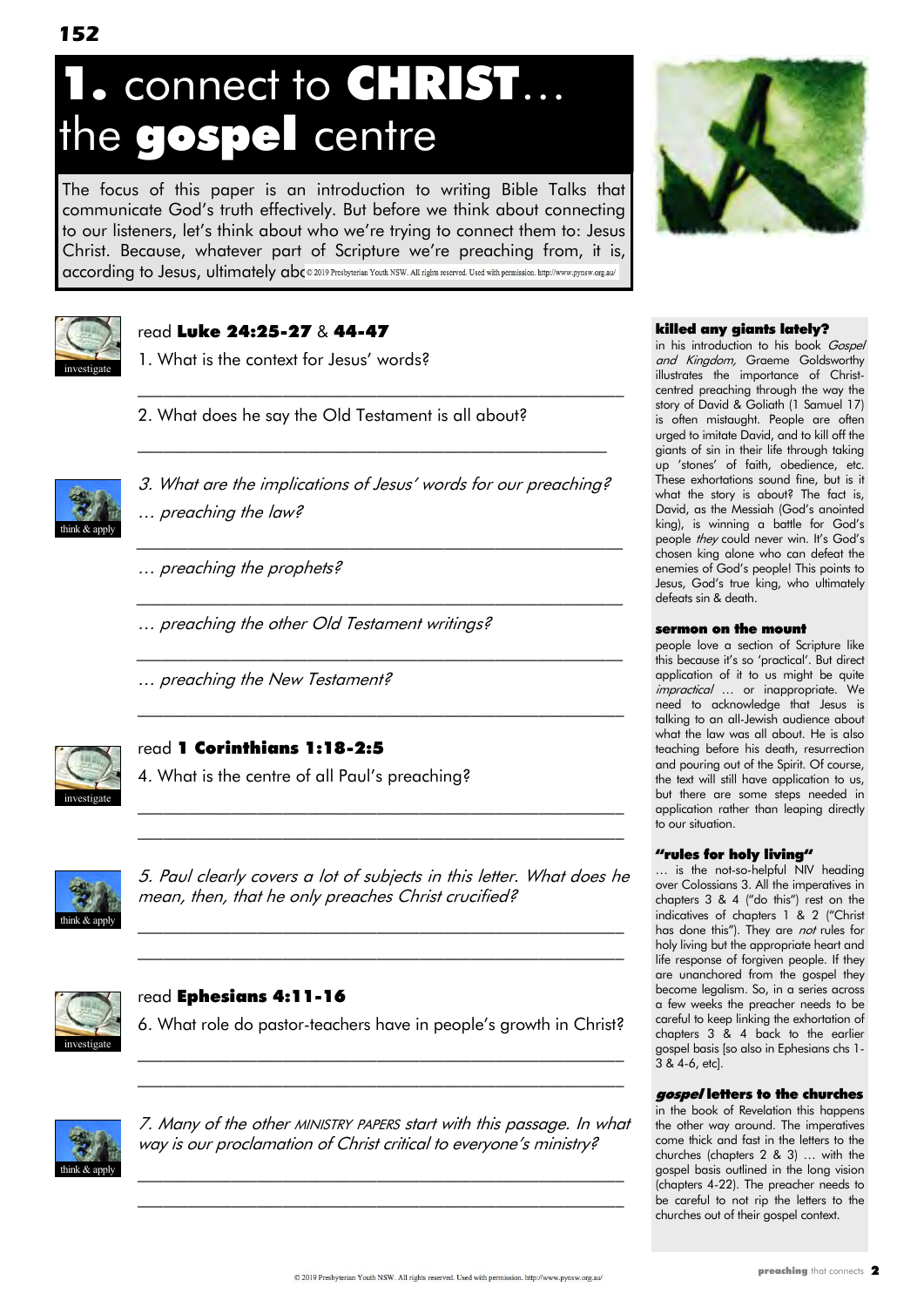

### less is more… how long should a Bible Talk go for?

The impact of the television and the internet on our society has been profound, not least in shortening people's attention span. We've become poor listeners. What was I saying? … oh yeah: poor listeners. People are used to being bombarded with rapidly changing images. They don"t have to work very hard to receive the message – it's all packaged up for them. If you watch the TV news you might've noticed how politicians work hard at getting their message down to a few word "grab". They know they'll only be allocated a few seconds in the news. They realise that the TV networks won"t show a really long monologue. So they have to make it really snappy.

All this is relevant to considerations about both the style and length of our Bible Talks. Instead of long complex sentences, we need to use short, simple ones. If there is a simpler word for the job we should use it. Again, this doesn"t mean we"ll pander to cultural change completely – or we wouldn"t preach at all. But we do need to be sensitive to our culture and what is realistic for people.

With regard to length, there is no definite answer. Some people listen better than others, according to their motivation and background. Some people might cope fine with 30 or 40 minutes, others might already be struggling after 10. Generally 20 minutes is seen as a good guideline for our context. Indeed, you have to work hard to hold people"s attention for that long! But chances are, even with good communication, you will lose more and more people each minute you go over the twenty.

There is a fair bit you can say in twenty minutes! And when we go longer, it's often not because we had more to say, but because we were lazy in our preparation or unclear in our structure. Furthermore, even if we do have more to say, it might be more than people can take in at one sitting. And at that point, more becomes less!! NOTE: 20 mins is normally about 2500 words.

# 2. connecting the talk itself … the BIG IDEA

Listening is hard work. The fact is, even minutes after your 20 minute talk is over, people won"t be able to recall a great deal of the detail of what you have said! Furthermore if your material isn"t well organised, they may not be able to remember *anything* of what you've said! This is where communicators recommend a unifying BIG IDEA for any communication...

"I have a conviction that no sermon is ready for preaching, not ready for writing out until we can express its theme in a short , pregnant sentence as clear as crystal" (J.H.Jowett, Pastor of Westminster Chapel, London, speaking at the Yale lectures on preaching). " Students of public speaking and preaching have argued for centuries that effective communication demands a single theme… this basic fact of communication also claims sturdy biblical support..." (Haddon Robinson, Biblical Preaching p33-36). Robinson goes on to show how the speeches/sermons of the Bible always had a specific purpose ... "each embodied a single theme directed towards a particular audience in order to elicit a specific response".

A preacher must have something to say. And they must say it clearly. This means making tough choices about what to leave out. Sometimes less is more! If you try to say too many things, people hear nothing. Being profound doesn"t mean being complicated! A talk may cover a few different points but unless they are connected by a unifying theme they"ll be lost. That"s why a big idea is essential (see p4 for how to develop one).

# 3. connecting to lives 'APPLICATION mode'

Whether consciously or not, many people have a question running through their minds as they listen to you speak. It"s the question, "so what?…. what difference does what you"re saying make to my life?" This step is crucial. A Bible talk needs to be (i) Christ-centred, (ii) have a clear big idea and (iii) be APPLIED to the listener. It needs to answer the "so what?".

Of course, we don"t want to pander to this question completely. Afterall, Christ is at the centre of all things not us. But we do we need to show how Christ being at the centre of all things has real implications for us. It has implications for all the questions we ask and issues we feel. The gospel is always relevant and life-changing. It's the preacher's job to show it!

What we're talking about here is often called 'application'. Unfortunately, this is often thought of as just the last bit of the talk. Sometimes it"s a token two minutes at the end if you're lucky! This is insufficient. It's more helpful to think of the whole talk as being in "application mode". It needs to be all angling towards a question or issue that is real for the listener. While the more sustained application might usually still come at the end of the talk, a real question or issue needs to be raised early in the talk and kept on the radar right through it, so people are with you when the conclusion comes.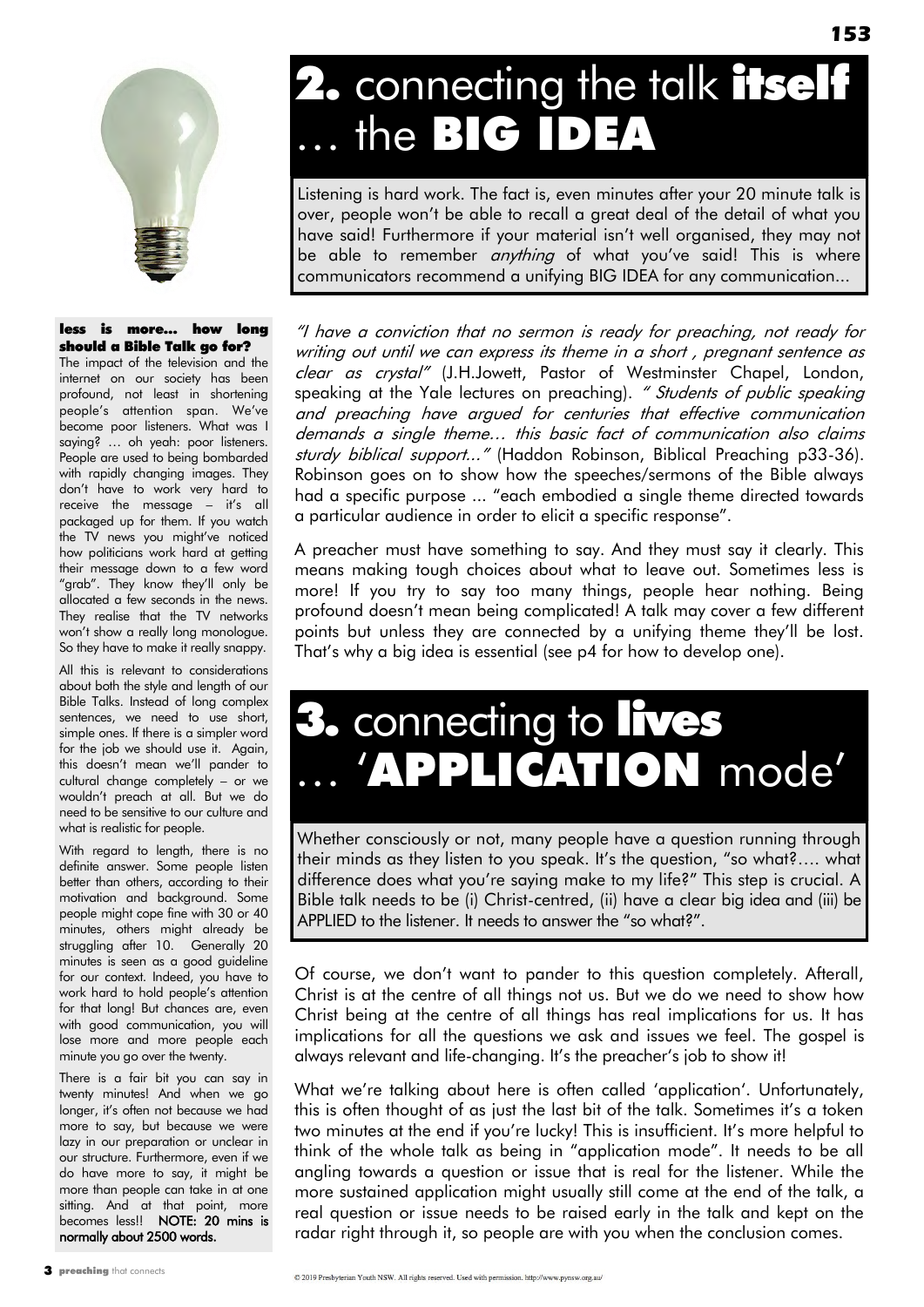Becoming a preacher means becoming a student of good communication. Whenever you notice something communicated well, in whatever context, ask yourself, "what made that effective?". When it comes to memorable communication, certain themes start to emerge: things like, simple language ... repetition ... here's a few principles to consider:

4. connecting to listeners

...COMMUNICATION

- listening is HARD WORK it's easy to drift off
- SO WHAT? is the question in people's heads give them reasons to listen
- talks don"t need to be complicated. Focus on a single key idea.
- read the passage. Re-read it. Write it out by hand. Re-read it.
- if you can't summarise your talk in a single sentence, who could?
- don't start writing until you have this big idea
- the idea needs to be broken down into a clear structure
- the more you say the LESS people will remember
- give yourself plenty of time to think through application
- repetition is very important
- people like to hear about PEOPLE not abstract ideas
- even the most brilliant people prefer SIMPLE communication
- simple communication uses simple words, short sentences and repetition
- repetition is very important
- learn to write how you speak not how you write
- never use a long word when a short word will do the job
- use down to earth language without being offensive
- never use more words than you really need
- aim for an average sentence length of 15-20 words. Or less
- repeat the first sentence of a new point two or three times
- direct people"s attention to the verse(s) you are dealing with
- illustrate and use stories … to explain points and to give a break
- almost always abbreviate: can't, don't, aren't, etc
- almost never use long sentences with lots of subordinate clauses. Break it up to shorter sentences with repetition of the primary clause
- start sentences with AND and BUT. Ignore your old English teacher!
- strong conclusions are crucial don't fizzle out.
- repetition is very important
- treat the previous point seriously it"ll revolutionise your communication

[apologies if anything said here is repeated from elsewhere in the paper]



### listen to yourself

This sounds a bit weird, but listen to yourself. When you"re talking at morning tea or supper, listen to yourself. When you"re talking at work or at a party, listen to yourself. Get used to how you sound normally, and try to make sure that"s how you sound when you preach. With the exception of projecting your voice a bit more, your preaching voice should be your normal voice. Your tone should be the same, rather than preachy or sermonic. And your language should be the same, rather than formal or contrived. Try to be as 'over the fence' as possible. To do all this, you need to become a student of how you talk … listen to yourself!

### telling stories

Most especially, listen to yourself (and others) in how you tell stories. This is something that we all can do very naturally when chatting but can be difficult to do in a talk. The key is to try to keep it natural ... the way you would tell it … just sitting around the dinner table. For example, something we do quite subconsciously, but is great in storytelling, is dropping into the present tense …. "so he looks at me and he says…". It gives a greater sense of being there. This can also be useful when preaching in narrative and re -telling the story .e.g. "so Peter stands up and says to them…"

Story-telling is a big part of preaching so it's worth thinking about and becoming a student of. Study the way people tell stories. And always be on the look out for a good one to use as an illustration!

### gather illustrations

always be on the look out (newspapers, other media, personal stories, etc) for illustrative material. And the further ahead you plan your talks, the more time you will have to gather relevant illustrations.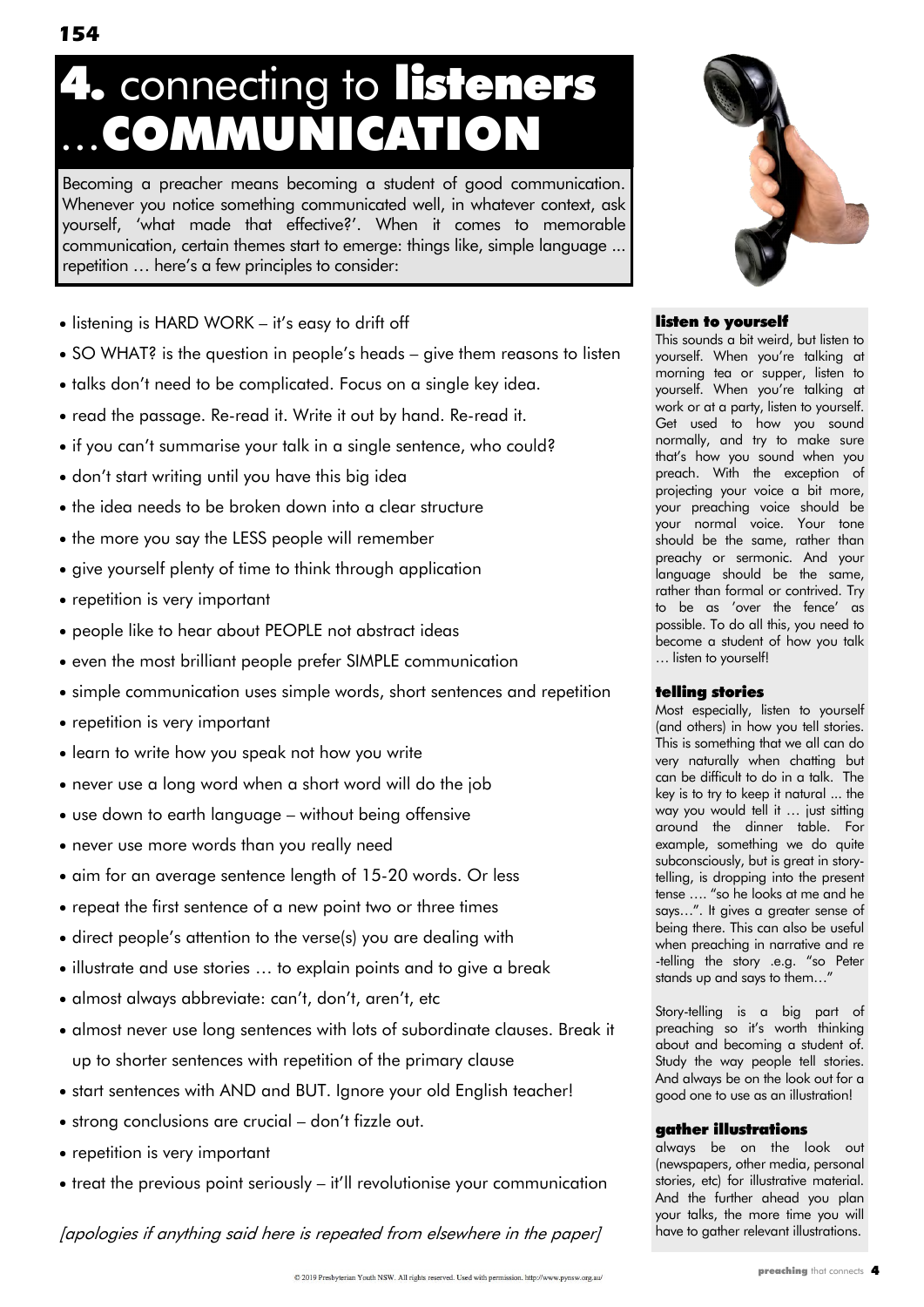# planning the talk

With these four aspects of 'connection in mind' it's time to write the talk. But notice that Jowett's comment about a big idea applies to the writing stage, not just the *preaching* stage. Don't start detailed writing until you're clear what it is you want to say! … until you have wrestled with the passage and arrived at a clearly stated (written out) big idea. This next section is about how to plan out a talk.



#### pray

we need to ask God to help us to be faithful and clear in handling his Word. We need also to recognise that it is ultimately the work of the Holy Spirit that applies God"s Word to people"s hearts. Preaching is definitely an activity where we need not only to pray first, but pray at all times.

#### select a unit of text

for the sake of this exercise we will assume you already have a unit of text to speak on. Robinson"s book has a useful chapter on how to divide up a book into units, if you would like to pursue this issue.

### let the Word speak to you

ideally it's good to look at the passage you are preaching on well ahead of when your actual preparation needs to start. This gives you space to respond to this part of God"s Word yourself before you step into calling others to do so.

#### read & re-read the text

this stage shouldn"t be hurried. Spend plenty of time just soaking in what the passage is saying. This will include looking at it's context in the book, and chasing up any links to other parts of the Bible, etc). Try to work out what the sections or movements are within the passage. Write out a summary in your own words. A flow chart of the ideas might help too.

… at this stage you should be ready to put a big idea together. This is most easily done by identifying a subject and a complement…

#### the subject

… is the broad "topic" the passage is about, in a word or two: e.g. God"s love

#### the complement

… is what the passage is saying about the subject… so in the above e.g., what is the passage saying about God's love? .... e.g. that it is unconditional.

### the big idea

... the subject and the complement together give you the big idea: "God's love is unconditional".

### a big question

… it can be useful to put the big idea into question form: e.g. "can anyone be beyond God"s love?". This might be useful to state early in the talk.

### application

don't wait till the end of the writing process to work out where it's going! jot down some of the key application ideas first.

### structure

with your big idea in front of you, look back at the work you did on the flow of the passage and work out a structure for the talk that will establish the big idea (i.e. subpoints that together make up the big point.... 1. God is loving, 2. God's love is unconditional...).

#### key verse

if there is one verse that most captures the big idea it"s worth identifying it – and perhaps going to it first in your talk before then working through the passage.

### key language

write down some "picture" words that will help carry the big idea (i.e. before you think about bigger illustrations, think about illustrative language & word pictures)

### gospel check

how does the big idea relate to the centre of the Bible message: the death and resurrection of Jesus Christ. Don"t move on until you are clear about this.

### using commentaries

you"ll notice that the steps listed out for planning a talk doesn"t mention the use of bible commentaries. This is not because they shouldn"t be used but because they should be used carefully and discerningly.

Commentaries are great servants but bad masters. Always spend plenty of time reading the text before turning to the commentaries. And when you do turn to the commentaries, do so with specific questions in mind. Use them to answer your questions not to have them raise a hundred more for you. The commentaries often debate issues that are a long way from being relevant to your talk, or many steps removed from the actual Bible text!

Of course, there may occasionally be an insight or issue raised in the commentaries that is worth taking on board. The point is, just be careful not to let them set the agenda. It"s easy to pick a talk where someone is hitting people with everything they learnt from the commentaries!

Another use for commentaries is as a safeguard. If you have a new thought about a passage it can be useful to check a few commentaries to see if anyone else has seen it that way. If none of them have, that doesn"t mean in itself that you"re wrong. But you might want to proceed with a bit of caution and think your position through again. Tyndale, Bible Speak Today, Word, and New International commentaries are generally reliable.

With all that said, my favourite commentaries aren"t the ones that canvas 58 different viewpoints on every verse but where the author actually has something they want to say. I might not always agree, but it"s stimulating to read. I like to read a commentary like this ahead of the more detailed prep. stage.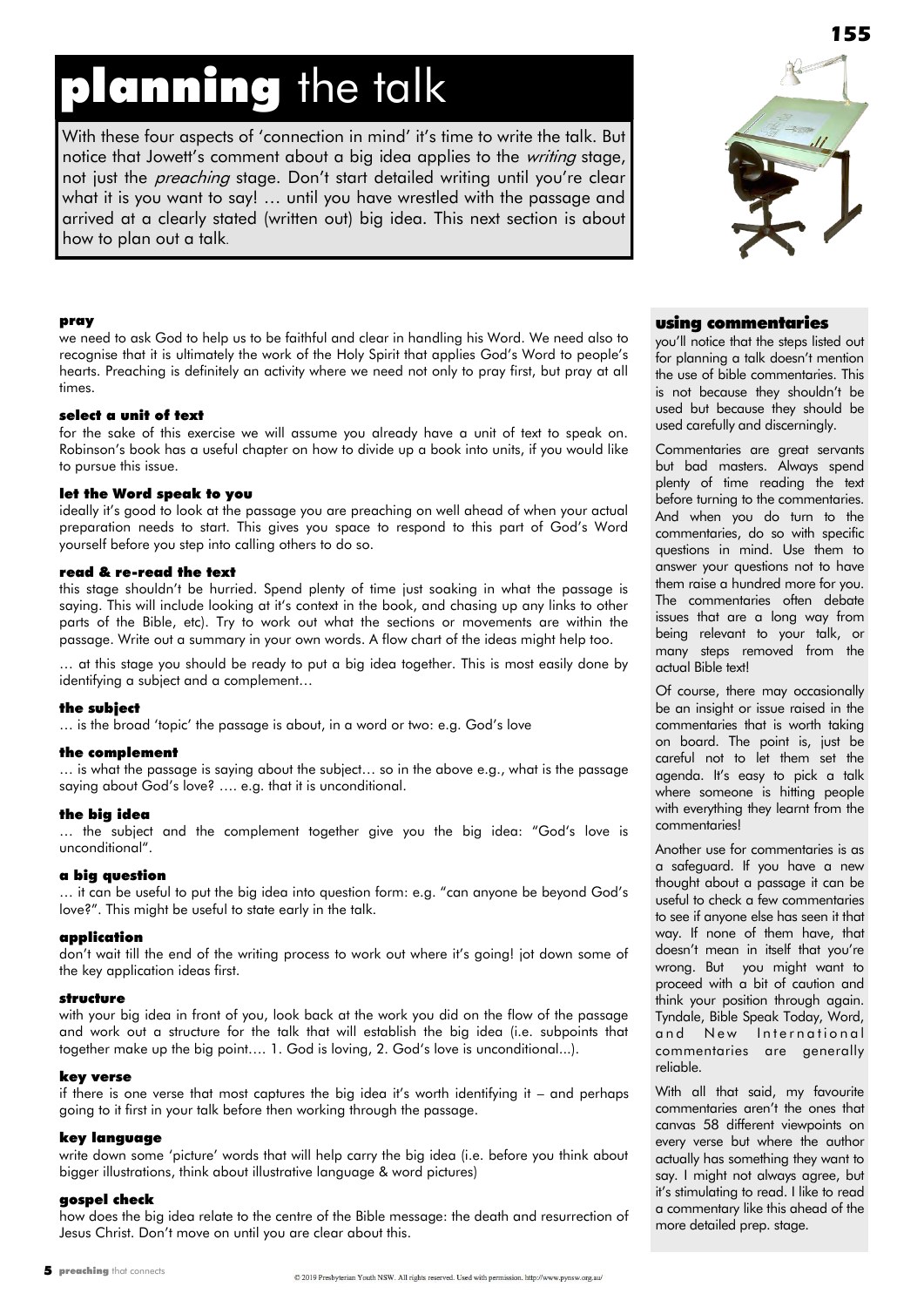# a model talk

the danger of presenting a model talk shape is that a model can easily become a mantra. With that qualification stated, however, it is good to have a basic model as a starting point for talk-writing. This is especially the case when you are starting out. Learn the model first, and then you"ll be able to adapt it and develop it intentionally to your own style.



### introduction

people make up their minds in the first minute or two whether they are going to listen to you! So the introduction needs to be interesting. This might take the form of a story, whether personal or from current events. But being interesting is only half the job. It also needs to introduce the big idea and the key language associated with it. Getting people"s attention is great, also getting them thinking in the right ball park is even better.

### key question

before moving to the text, it is useful to state the big idea in question form and somehow connect with the listener. If the introduction is where you bring the big idea to the listener, this is where you bring the listener to the big idea. It needs to be personal and direct. It"s about helping people anticipate that God"s Word is going to speak to them today. This may also be a good point to go to the key verse.

### 1st point

Within each of your subpoints a few steps are normally involved: STATE the point – say in clear terms what this point is SHOW where in the text this point has come from (verse reference, etc) EXPLAIN the point – in plain language expand on the point ILLUSTRATE the point – some sort of story, etc to help your explanation APPLY the point – this may only be brief at this stage but should happen TRANSITION to next point – "we have seen that… next we see that" (these are critical as "get back on board" points for people who may be struggling)

### 2nd, 3rd, etc points

… steps as above

### biblical theology

depending on where you are in the Bible you may need an intervening step before drawing conclusions and making application (e.g. in Old testament passages you need to bring the ideas/themes through the death and resurrection of Christ/pouring out of the Spirit before applying to us, otherwise you will misapply it.

### conclusions & application

- what does the passage tell us about God?
- what does it tell us about us?

- what change in thinking/acting might be needed… David Cook suggests 3 categories of application:

NECESSARY – how the text applies to all people at all times... e.g. "God"s Word is the absolute authority in what is true"

POSSIBLE – some helpful suggestions on how to practically apply the truth… "why not start each day with reading God"s Word for 15 minutes?"

IMPOSSIBLE – what you cannot do or think if you are responding to this passage … "you cannot walk away from this passage thinking tradition matters as much as the Bible...".

### the script

how you lay out your notes is a key aspect of preparation. Here"s a few suggestions to consider:

- it's good to be fully scripted but work hard on writing the way you speak, not the way you write (more over page)
- use a large font size so you can read your notes easily
- don't lay out your text in long paragraphs but in smaller units of thought that you can grab at one glance.
- · use CAPITALS, bold or *italics* to help with remembering to emphasise different words.
- try to think of visual ways of representing the flow of the talk e.g. indent subpoints, start a new page for a new major point, etc
- you might even want to include notes or symbols for where you want to pause, or speedup/slow down, etc.
- if telling a story, group it together or offset it somehow so that it stands out as a unit – you can generally talk a bit faster in an illustration than during more in-depth explanation.
- include the Bible text you want to read out in the notes of your talk. This will help with flow.
- check page numbers from the church bibles, if used, and include them in your notes to help direct people.
- organise your pages into a display book so they can't get out of order (and halve the number of page-turns!)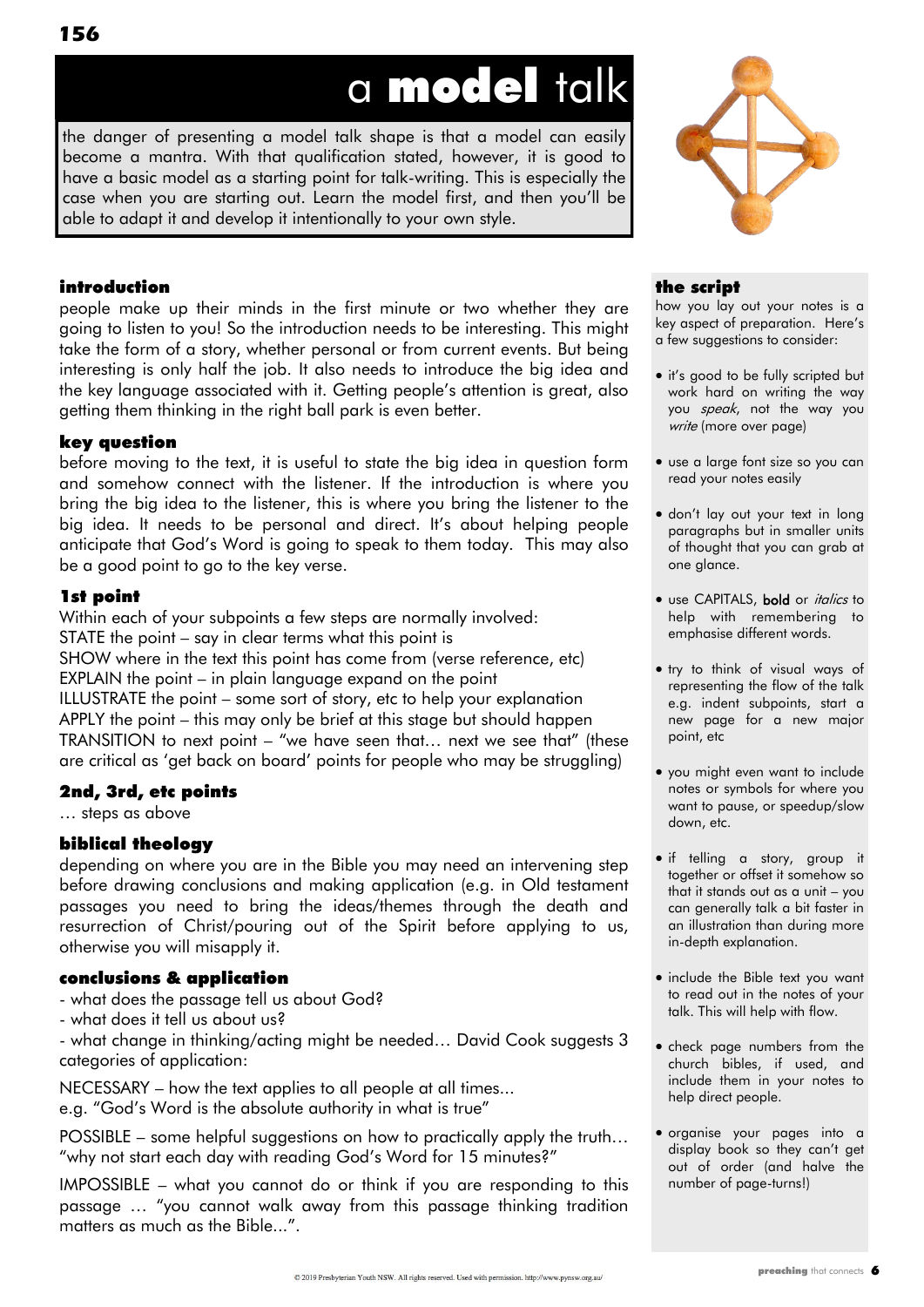

# the critique

there is nothing radical in the idea that feedback is important. But here"s something more radical... get feedback *before* you preach! A few days ahead, get a couple of other preachers together, preach your final draft and get their feedback. That way you actually learn and develop – through having to make changes as you respond to thoughtful feedback.

### GIVING FEEDBACK…

### truth issues

- was the passage properly understood?
- was the passage well explained?
- context in book?
- original audience?
- biblical theology/Christ centred?
- other comments/questions:

### communication issues

- introduction: passage to us? us to passage?
- structure: what were main points? easy to follow?
- illustrations: effective? enough?
- language: complexity? flow? keywords?
- application: flowed out of passage? enough?
- delivery: eye contact? gestures? emphasis? voice?
- other comments/questions:

### a possible critique format...

### pray

… that it will be more than a training exercise – still sitting under God"s Word (there is a danger of being in critique mode all the time – thinking so much about the craft of the talk that we forget to listen to God"s Word!)

### read the passage carefully

… try to do this as it would happen in the meeting

### hear the talk

… again, this should include using any technology that will be involved in the real thing (e.g. microphones, projectors, etc)

### self-critique

... it's useful to give the person who gave the talk the first opportunity to reflect. Sometimes just giving the talk to others for the first time helps clarify in your mind some issues, questions, etc.

### big idea?

… a useful opener to discussion can be whether the big idea of the talk came through. This will open up preliminary discussion about whether the truth was communicated effectively )I.e. both: was the big idea true to the passage? was it communicated clearly?)

### truthful?

… our goal is to communicate the truth. Being truthful – faithful to God"s Word – is the greatest concern of all. More involved discussion of interpretation of the passage can happen next (see questions on left).

### communication?

... our goal is to communicate the truth. If the communication isn't effective, the truth probably won"t be heard. More involved discussion of communication of the talk can happen here (see questions on left).

### summarise

… not every single scrap of feedback need necessarily be acted upon. Try to identify one or two key improvements that can be made to the talk.

### respond to God's Word

… rather than finishing in critique mode, try to finish with some personal reflection from those present on how we should respond to this part of God"s Word. This may help us lapsing into just being professional critiquers … who don"t hear God"s Word!

### pray

… both for the person giving the talk (the process of re-working it and then giving it) as well as for all present in responding to God"s Word.